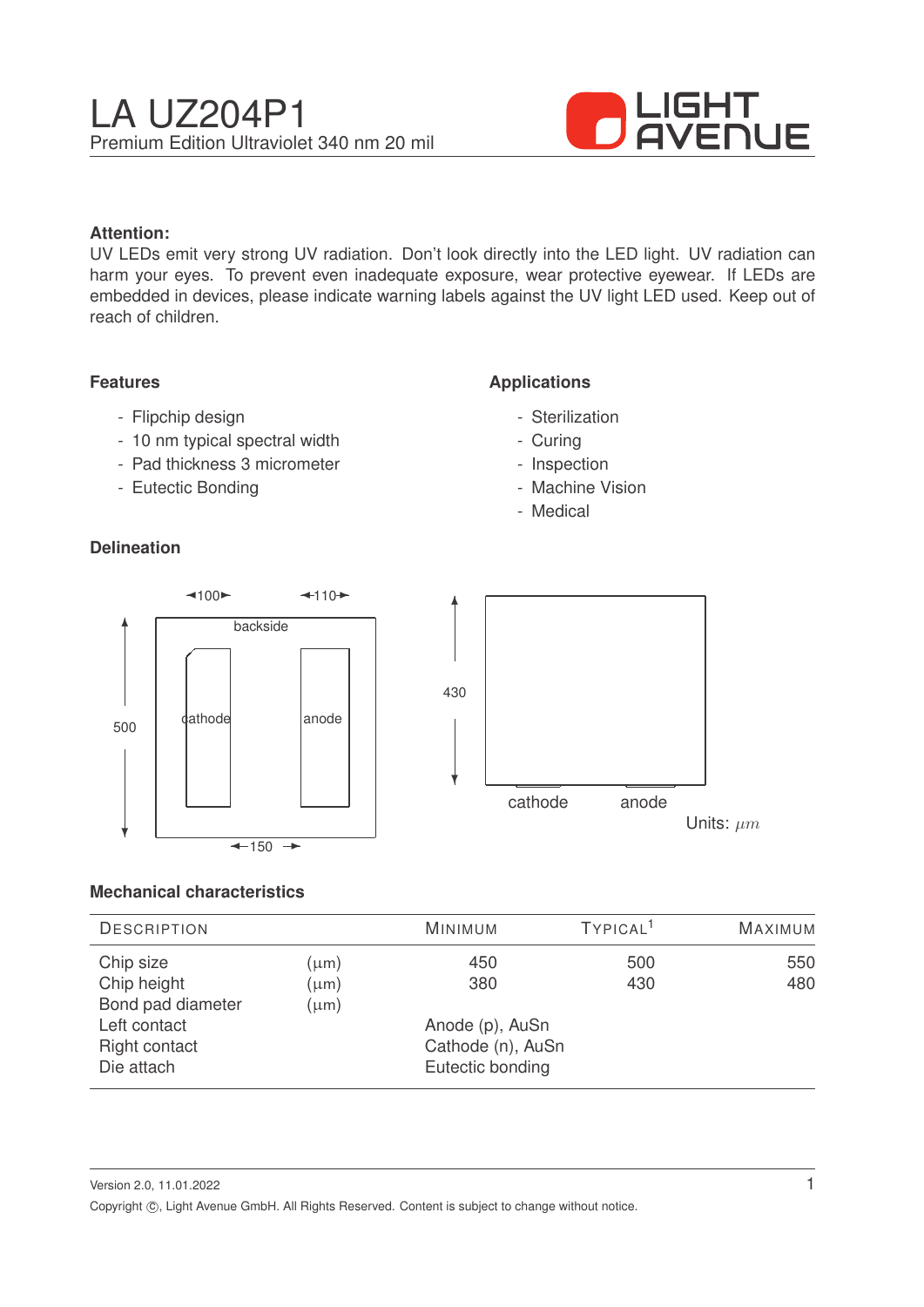

# Electro-optical characteristics ( $T_A = 25^{\circ} \text{C}$ )<sup>2</sup>

| <b>SYMBOL</b>    | <b>CONDITION</b>                   | MIN. | TYP <sup>1</sup> | Max. | Unit |
|------------------|------------------------------------|------|------------------|------|------|
| $V_F$            | $I_F = 50 \text{ mA}$              |      | 5.50             |      |      |
| $V_R$            | not designed for reverse operation |      |                  |      |      |
| $\lambda_{peak}$ | $I_F = 50 \text{ mA}$              | 335  | 340              | 345  | nm   |
| $\Phi_e$         | $I_F = 50 \text{ mA}$              | 2.0  | 7.5              |      | mW   |
|                  |                                    |      |                  |      |      |

## $\mathsf{Maximum}$  ratings  $(T_A = 25^{\circ} \mathsf{C})^3$

| PARAMETER                   | <b>SYMBOL</b>  | <b>VALUE</b> | Unit         |
|-----------------------------|----------------|--------------|--------------|
| Operating temperature range | $T_{op}$       | $-1060$      | $^{\circ}$ C |
| Forward current             | $1_F$          | 150          | mA           |
| Pulse current               | 1 <sub>P</sub> | 50           | mA           |
| Junction temperature        | $T_{i}$        | 85           | $^{\circ}$ C |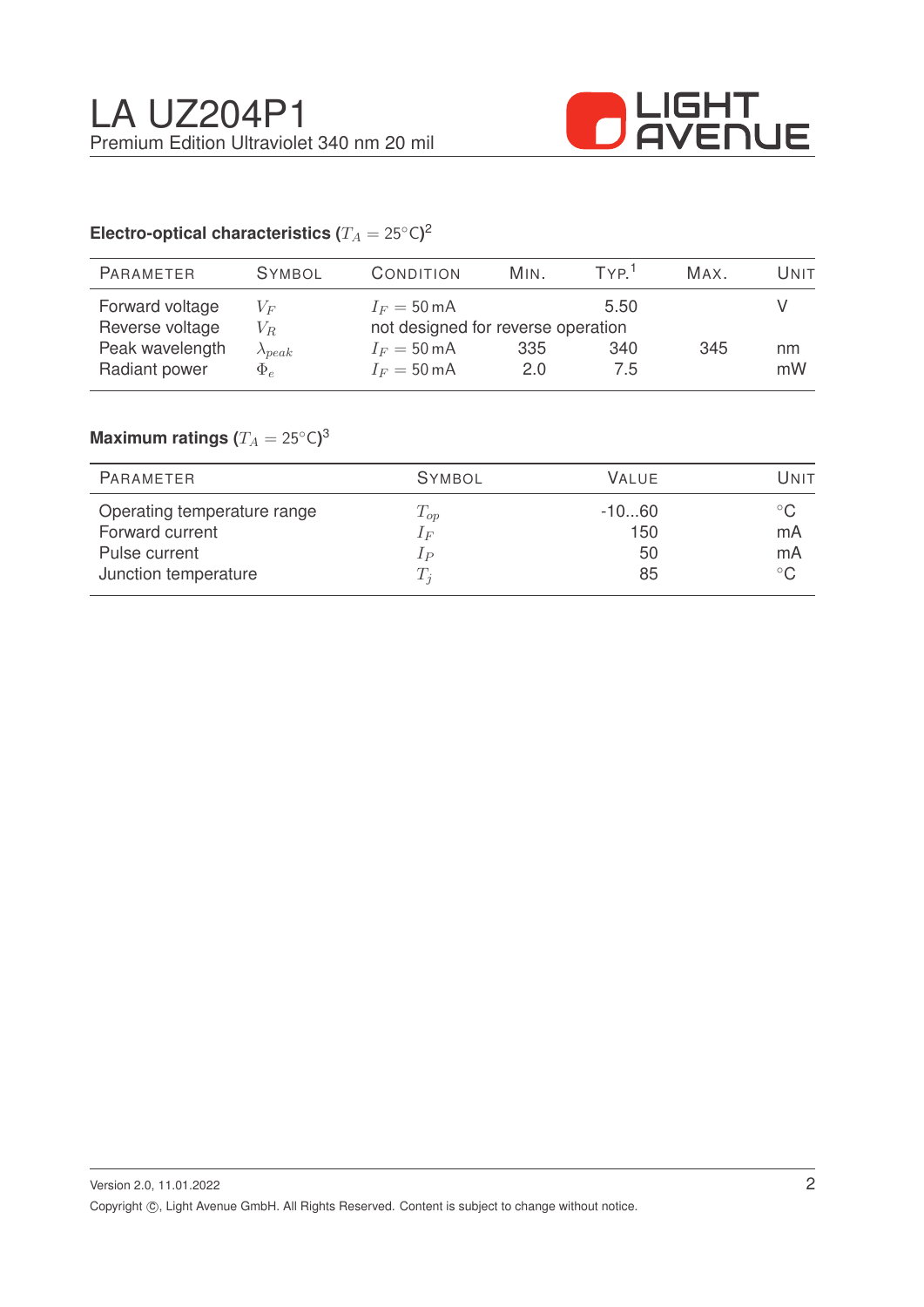

### **Handling and Storage Conditions**

Storage time for wafers in sealed condition is not limited by the die itself, but may be limited by the adhesion of the blue foil (storage ambient conditions:  $T_a = 15...30^{\circ}$ C; relative humidity: < 60%, vertical storage). Customer has to make sure that there is no glue from the adhesive foil on the backside either by a die shear test or by visual inspection of the backside before production. The hermetically sealed shipment lot shall be opened under temperature and moisture controlled cleanroom environment only. Customers have to follow the according rules for desposition as the material can be hazardous for humans and the environment. Chips are placed on a blue foil, which may contain the following substance in a concentration of circ.18% wt: Bis (2 ethyl(hexyl)phthalate) (DEHP) [CAS #: 117-81-7; EC # 204-211-0]. Dice have to be handled ESD sensitive.

#### **Packing**

Chips are placed on a blue foil inside a 6 inch ring or alternatively on a blue foil (mylar). For shipment the wafers of a shipment lot are arranged to stacks. Please use the recycling operators familiar to you. If required you can ask for our help. Please get in touch with your nearest sales office. By agreement we will take packing material back, if sorted. Transport costs of any kind must be paid by customers. For packing material that is returned to us unsorted or which we are not obliged to accept, any costs incurred will be invoiced to you.

#### **Design Objectives**

The chip design was developed and released based on the producer's standard assembly procedures and packaging. Bond strength properties are in accordance to MIL-STD-750D, method 2037. Whether the chip fits to the customer's products with its according die and wire bond procedures and packaging must be evaluated by the customer himself. If workability problems arise after this release a mutually conducted problem solving procedure has to be set up, if the chips are suspected of contributing to the problems.The chips are produced with best effort, but on chip level a subset of the chip characteristics can be determined only. Performance of the chip in the customer's products can only be determined by the customer himself.

#### **Returns and Complaints**

For complaints and returns of material a RMA-number is necessary. Samples for analysis purposes can be send to us without credit.

#### **Shipping Conditions**

If not otherwise arranged, the "General Terms of Business of Light Avenue GmbH" apply for any shipment. If this document is not familiar to you, please request it at our nearest sales office.

Version 2.0, 11.01.2022 Copyright ©, Light Avenue GmbH. All Rights Reserved. Content is subject to change without notice.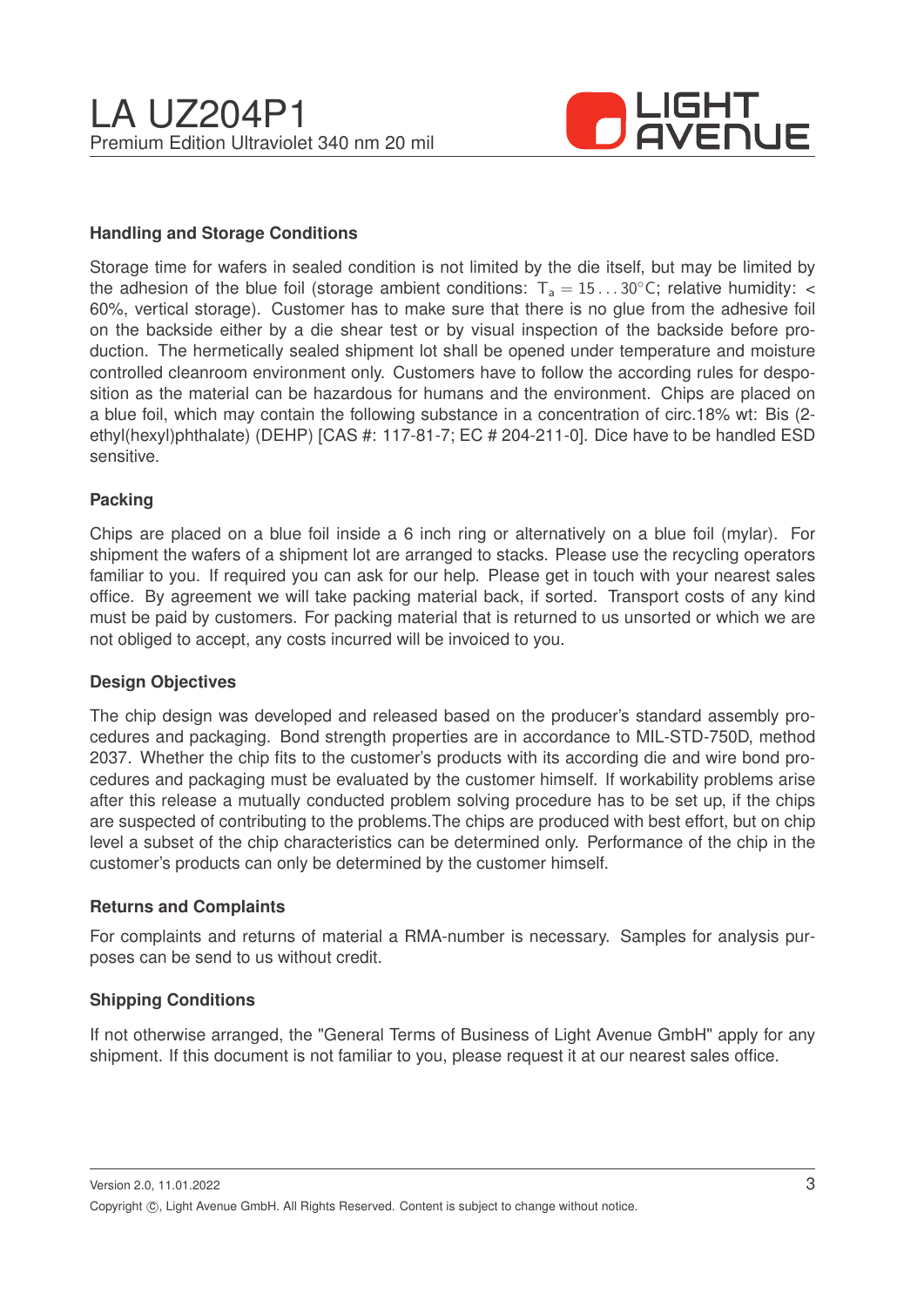

#### **Disclaimer Attention please!**

- **Components used in life-support devices or systems must be expressly authorized for such purpose!**

Critical components<sup>4</sup> may only be used in life-support devices<sup>5</sup> or systems with the express written approval by us.

- All products, product specifications and data to improve reliability, function, design or otherwise are subject to change without notice .
- Light Avenue GmbH, its affiliates, agents, and employees, and all persons acting on its or their behalf, disclaim any and all liability for any errors, inaccuracies or incompleteness contained in any datasheet or in any other disclosure relating to any product. Light Avenue makes no warranty, representation or guarantee regarding the suitability of the products for any particular purpose or the continuing production of any product. To the maximum extent permitted by applicable law, Light Avenue disclaims (i) any and all liability arising out of the application or use of any product, (ii) any and all liability, including without limitation special, consequential or incidental damages, and (iii) any and all implied warranties, including warranties of fitness for particular purpose, non-infringement and merchantability. Statements regarding the suitability of products for certain types of applications are based on Light Avenue's knowledge of typical requirements that are often placed on Light Avenue's products in generic applications. Such statements are not binding statements about the suitability of products for a particular application. It is the customer's responsibility to validate that a particular product with the properties described in the product specification is suitable for use in a particular application. Parameters provided in datasheets and/or specifications may vary in different applications and performance may vary over time. All operating parameters, including typical parameters, must be validated for each customer application by the customer's technical experts. Product specifications do not expand or otherwise modify Light Avenue's terms and conditions of business, including but not limited to the warranty expressed therein. Except as expressly indicated in writing, Light Avenue's products are not designed for use in medical, life-saving, or life-sustaining applications or for any other application in which the failure of the Light Avenue product could result in personal injury or death. Customers using or selling Light Avenue products not expressly indicated for use in such applications do so at their own risk. Please contact authorized Light Avenue personnel to obtain written terms and conditions regarding products designed for such applications. No license, express or implied, by estoppel or otherwise, to any intellectual property rights is granted by this document or by any conduct of Light Avenue. Product names and markings noted herein may be trademarks of their respective owners.
- The information describes the type of component and shall not be considered as assured characteristics. Due to technical requirements components may contain dangerous substances. For information on the types in question please contact our Sales Organization.
- Lead free product RoHS compliant.
- The quality level of the final visual inspection shall comply to an AQL of 1.0 (according to MIL-STD-105E, level II), if the customer performes an incoming visual inspection of a shipment.